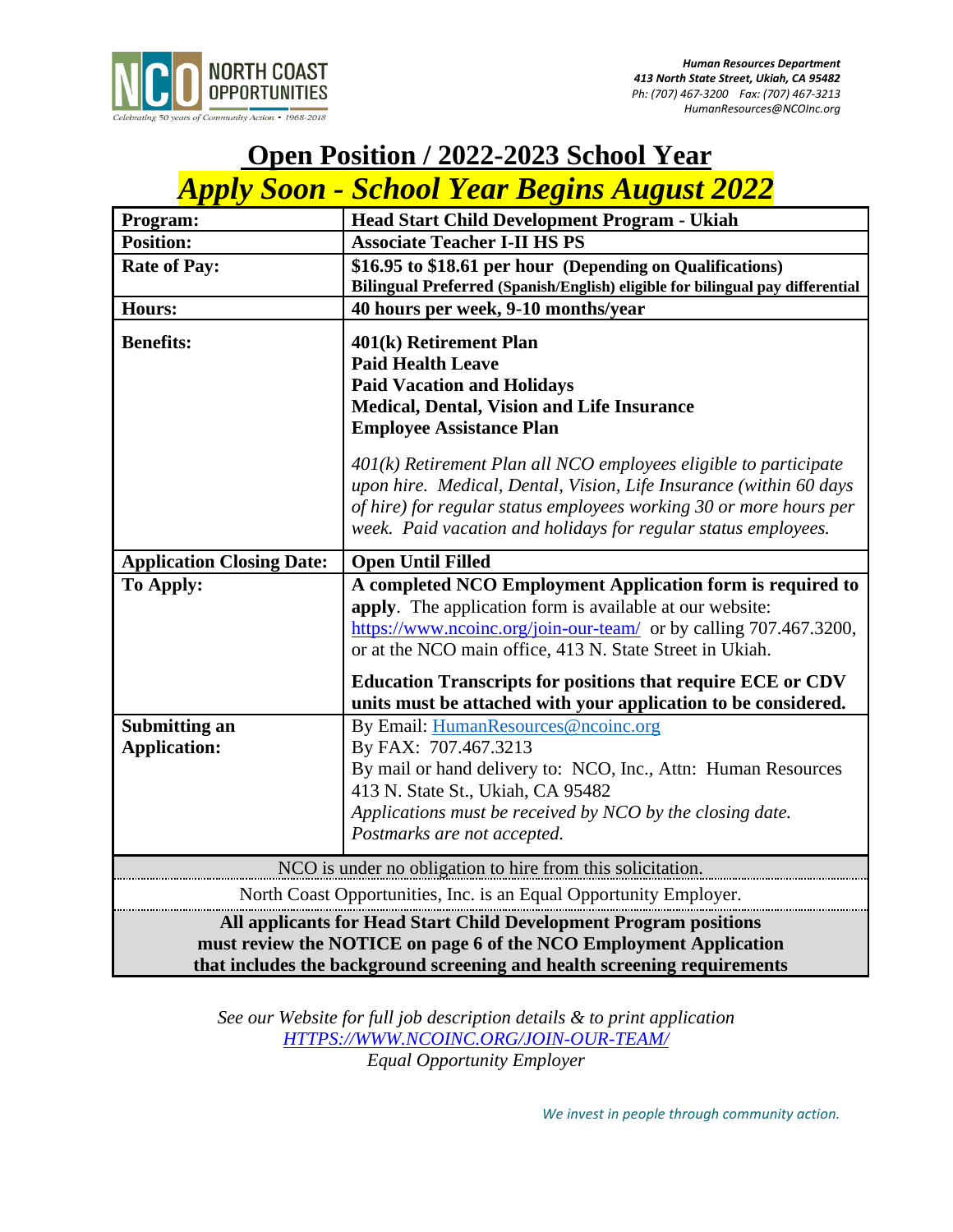#### **NORTH COAST OPPORTUNITIES, INC. 413 NORTH STATE STREET, UKIAH, CA 95482 JOB DESCRIPTION**

**REPORTS TO: LEAD TEACHER SUPERVISORY RESPONSIBILITY: NO FLSA/IWC STATUS: NON-EXEMPT WC CODE: 9059**

**POSITION: ASSOCIATE TEACHER I-II, HS PRESCHOOL PROGRAM: HEAD START CHILD DEVELOPMENT PROGRAM**

## **I. GENERAL DUTIES AND RESPONSIBILITIES**

Assists Lead Teacher in planning and implementing the Head Start (HS) curriculum. Responsible for education and care of assigned children and communication with their families.

### **II. JOB DUTIES AND RESPONSIBILITIES**

- 1. Responsible for the health and safety of children enrolled at the site while under our care.
- 2. Participates in regular reflective supervision sessions and self**-**assessment to promote ongoing professional development. \*\*
- 3. Works directly with children in daily classroom activities which meet the HS Performance Standards and State of CA Licensing regulations.
- 4. Assists the Lead Teacher in assessing and planning individual and group learning and play activities for the children as well as field trips, projects, and hygiene and nutrition programs; performs observations and developmental assessments, and daily review of the program. \*\*
- 5. Assists with daily activities and classroom management including working with small groups, holding circle time, and directing transitions; facilitates and expands upon daily activities, and provides individual assistance to children.
- 6. Organizes program materials and environment needed for daily activities.
- 7. Assists Lead Teacher with orienting and guiding parent volunteers in the classroom. \*\*
- 8. Fills in for Lead Teacher in his/her absence. \*\*
- 9. Provides child care during parent and PPC activities. \*\*
- 10. Assists Lead Teacher with recordkeeping and reporting duties of education component. \*\*
- 11. Participates in individual conferences and home visits with Lead Teacher as requested. \*\*
- 12. Participates in the daily cleaning of the classroom including sweeping and mopping floors, vacuuming rugs, and sanitizing bathrooms.
- 13. Attends scheduled meetings, trainings, and conferences as necessary.
- 14. Responsible for generating, collecting and documenting In-Kind. \*\*
- 15. Aligns work behaviors in conformance with NCO*'*s Mission, Vision and Values.
- 16. For bilingual employees, performs all job duties utilizing dual language ability as necessary to provide optimum support and services for clients and HSCDP staff.
- 17. Work Habits:
	- Arrives to work on time and obtains approval from supervisor for changes in work schedule or absences.
	- Maintains a high level of confidentiality in all aspects of work and in alignment with Agency and program policies and procedures.
	- Treats co-workers and clients with respect.
	- Represents NCO and its programs to the community in a positive light.
	- Follows the NCO Injury Illness and Prevention Plan, as well as all Agency and program safety protocols, procedures, and policies.
	- Is able to stay focused on the job.
	- Takes pride in creating a positive, efficient work environment.
	- Is able to constructively adapt to change.
	- Dresses appropriately for the assigned job duties and responsibilities.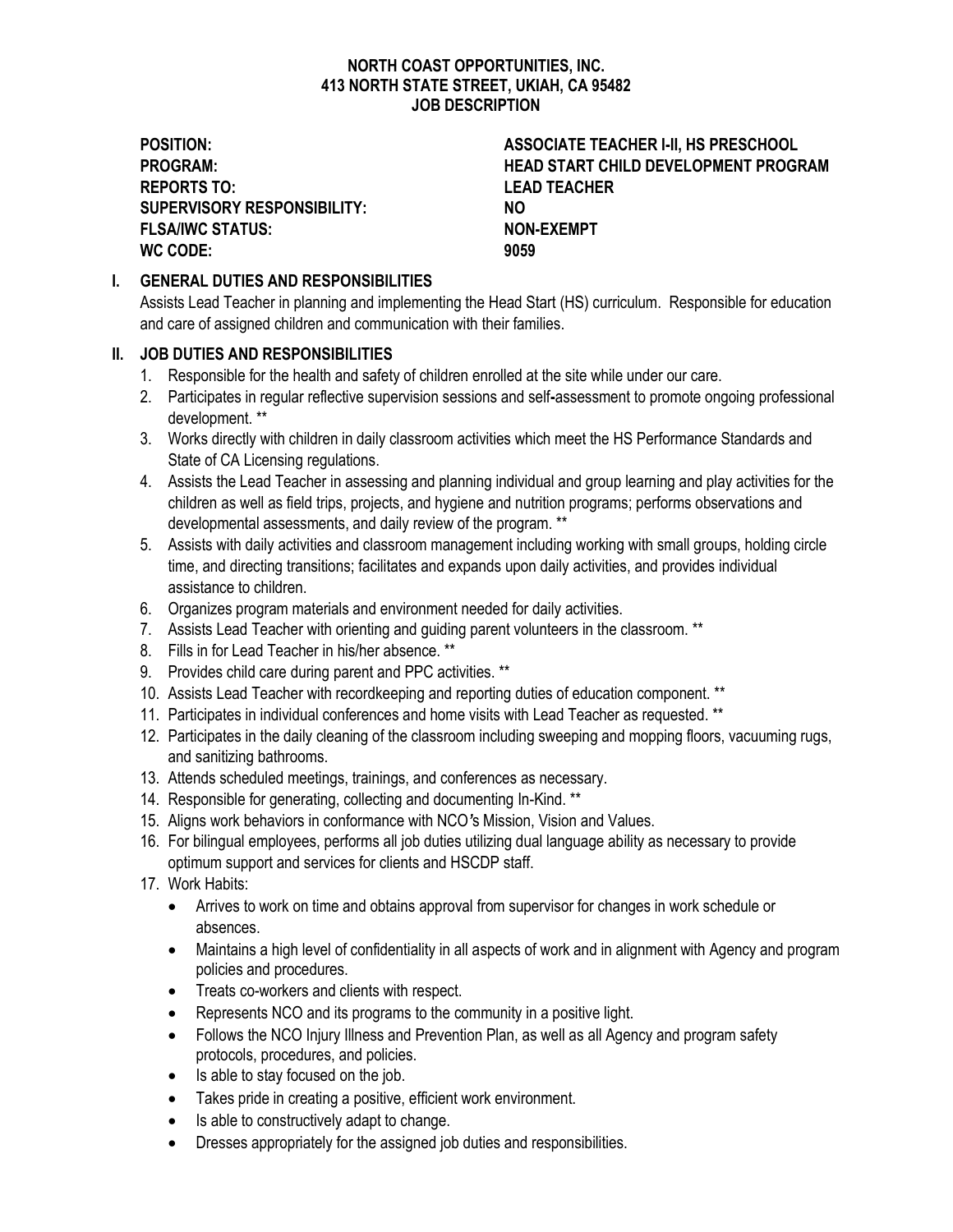18. Other duties as assigned. *\*\* Does not apply to Substitutes*

## **III. JOB QUALIFICATIONS**

## **Associate Teacher I**

1. Must have a minimum of 12 Early Childhood Education (ECE) core units. (Core courses include child/human growth & development; child/family/community or child and family relations; and programs/curriculum.)

## **AND**

2. Must hold and maintain current a California Department of Education Child Development Associate Teacher Permit or higher, or hold and maintain current a Child Development Associate (CDA) Credential.

#### **OR**

Must be enrolled in and currently attending courses leading to an Associate Teacher Permit or higher or a CDA Credential, to be completed within 2 years.

#### **OR**

Must be enrolled in and attending courses leading to an associate or bachelor's degree in ECE or a related field.

3. A minimum of six months early childhood classroom experience is required.

#### **Associate Teacher II**

1. Must have 24 ECE units, including 12 core units.

#### **AND**

2. Must hold and maintain current a California Department of Education Child Development Associate Teacher Permit or higher, or hold and maintain current a Child Development Associate (CDA) Credential.

#### **OR**

Must be enrolled in and attending courses leading to an associate or bachelor's degree in ECE or a related field.

3. A minimum of one year of early childhood classroom experience is required.

## **Associate Teacher I and II**

- 1. Must have a working knowledge of the principles and practices of Early Childhood Education; knowledge of the Head Start Program is preferred.
- 2. Must be able to contribute to team development of lesson plans and be able to carry them out in an effective manner.
- 3. Must be able to take over for the Lead Teacher in the classroom when necessary.
- 4. Good oral and written English language skills required; must be able to understand and follow oral and written instructions.
- 5. Must be able to accurately and legibly maintain records and prepare reports either by hand, or by using a computer and related software programs.
- 6. Must be able to work effectively with preschool children, as well as with parents from a variety of socially and culturally diverse backgrounds.
- 7. Must be flexible and able to meet the changing needs of the program.
- 8. Must be at least 18 years of age.
- 9. Must have a minimum of 15 hours of Child Health and Safety training and maintain a current Infant and Child CPR First Aid certification or complete these requirements within 3 months of being hired.
- 10. Ability to work flexible hours in order to work at occasional scheduled weekend or evening activities as needed.